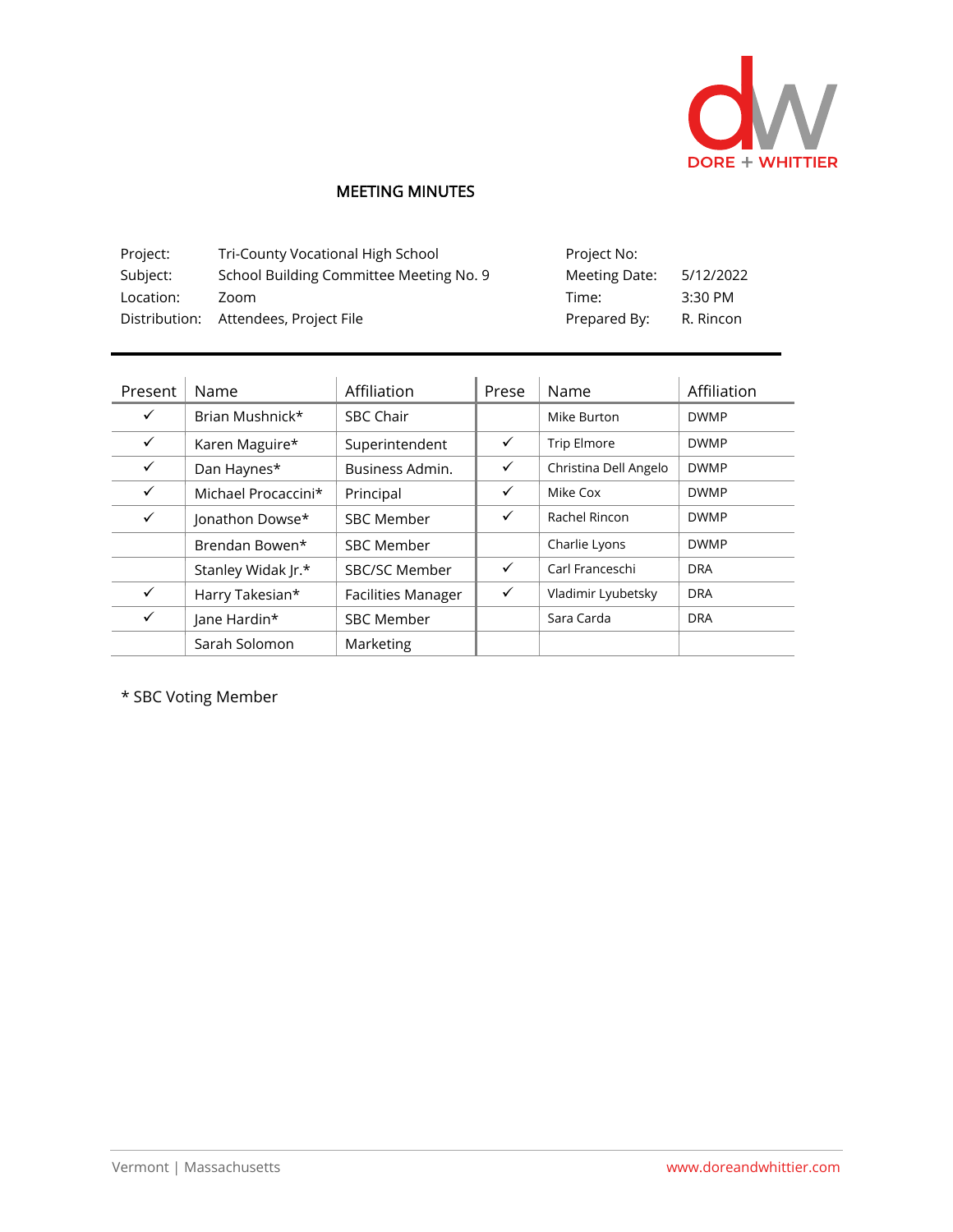Project: Peabody Welch Elementary School Meeting: School Building Committee Meeting No. 9 – 5/12/22 Page: 2

| Item No. | Description                                                                                                                                                                                                                                                                                                                                                  | Action |
|----------|--------------------------------------------------------------------------------------------------------------------------------------------------------------------------------------------------------------------------------------------------------------------------------------------------------------------------------------------------------------|--------|
| 9.1      | Call to Order: 3:39 pm meeting was called to order by SBC Member J. Dowse<br>with 7 of 9 voting members in attendance.                                                                                                                                                                                                                                       | Record |
| 9.2      | Previous Topics & Approval of April 14, 2022, Meeting Minutes: A motion to<br>approve the 4/14/2022 meeting minutes as submitted made by H. Takesian and<br>seconded by J. Dowse. Rollcall Vote: M. Procaccini, D. Haynes, K. Maguire, H.<br>Takesian, J. Dowse. Discussion: None. Abstentions: J. Hardin. All in favor: Motion<br>passes, minutes approved. | Record |
| 9.3.1    | Invoices and Commitments for Approval: A motion was made by J. Dowse and<br>seconded by K. Maguire for the approval of DWMP Invoice No. 7 in the amount<br>of \$15,000.00. Rollcall Vote: H. Takesian, D. Haynes, K. Maguire, J. Hardin, M.<br>Procaccini, J. Dowse. Discussion: None. Abstentions: None. All in favor, motion<br>passes.                    | Record |
| 9.3.2    | Invoices and Commitments for Approval: A motion was made by J. Dowse and<br>seconded by D. Haynes for the approval of DRA Invoice No. 3 in the amount of<br>\$14,250.00. Rollcall Vote: H. Takesian, D. Haynes, K. Maguire, J. Hardin, M.<br>Procaccini, J. Dowse. Discussion: None. Abstentions: None. All in favor, motion<br>passes.                      | Record |
| 9.3.3    | <b>Budget Update:</b>                                                                                                                                                                                                                                                                                                                                        |        |
|          | M. Cox shares a budget update with the SBC.<br>This does not reflect the two invoices approved today but reflects<br>≻<br>everything prior to.<br>$\triangleright$ The budget is in good standing.                                                                                                                                                           |        |
|          | Discussion:<br>$\triangleright$ D. Haynes asks what is the timing of being reimbursed? M. Cox<br>responds a reimbursement check on \$20,759.00 was approved on 5/6.<br>The check should be cut and sent tomorrow but will double check. T.<br>Elmore shares it looks like the MSBA is paying the last day of the<br>following month.                         |        |
| 9.4      | MSBA Option Development and Project Budget Process Schedule (D&W):                                                                                                                                                                                                                                                                                           | Record |
|          | T. Elmore provides the SBC with information on the MSBA schedule and option<br>pricing process.                                                                                                                                                                                                                                                              |        |
|          | > SOI - Submitted Spring 2019<br>Invited into MSBA Eligibility Period - Invited Summer 2020<br>≻<br>Project Team Formed - Summer/Fall 2021<br>➤<br>Feasibility Study - Complete Fall 2022<br>≻                                                                                                                                                               |        |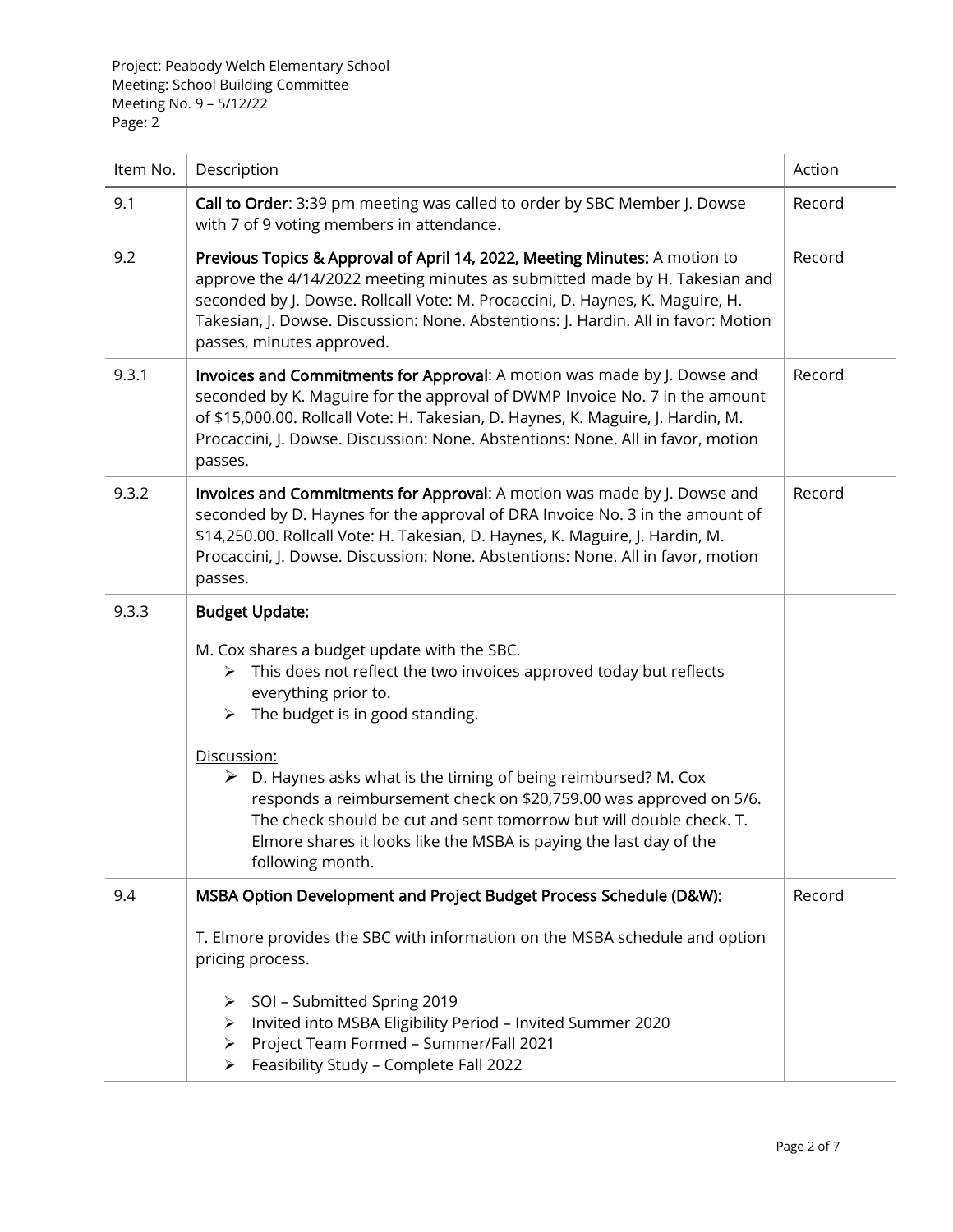|     | Preliminary Design Program Submission: August 2022. Building<br>$\circ$<br>options will be compared in relationship with each other. (Low,<br>Midrange, High Cost)<br>Preferred Schematic Report Submission: December 2022. 4 of 5<br>$\circ$<br>Building Options will be estimated in terms of a Rough Order of<br>Magnitude Sq. Foot cost numbers<br>> Schematic Design - Complete Spring 2023<br>Schematic Design Submission: June 2023. Total project cost<br>$\circ$<br>estimate - detailed estimated project cost breakdown for the<br>Basis of Funding.<br>> Project Funding Agreement - Regional Vote Fall 2023<br>> Design - Complete Winter 2024<br>> Build - Start in November 2024-2027?<br>> Fully Occupy - 2027/TBD<br>Discussion:<br>$\triangleright$ B. Mushnick shares he appreciates this timeline as it provides all of the<br>dates people may have questions on.<br>> J. Hardin wants to know if we can share this slide with stake holders in<br>town? T. Elmore confirms yes this is a very public process and we<br>welcome people to these meetings. C. Dell Angelo comments we are<br>hoping to have a good turnout at our community meeting on June 9th<br>where a lot of people will have their questions answered. |        |
|-----|-------------------------------------------------------------------------------------------------------------------------------------------------------------------------------------------------------------------------------------------------------------------------------------------------------------------------------------------------------------------------------------------------------------------------------------------------------------------------------------------------------------------------------------------------------------------------------------------------------------------------------------------------------------------------------------------------------------------------------------------------------------------------------------------------------------------------------------------------------------------------------------------------------------------------------------------------------------------------------------------------------------------------------------------------------------------------------------------------------------------------------------------------------------------------------------------------------------------------------------------------|--------|
| 9.5 | Existing Conditions and Preliminary Design Program (PDP) Update (DRA):<br>V. Lyubetsky provides the SBC with a current list of deficiencies. V. Lyubetsky<br>confirms the final draft of the report is complete. These bullet points represent<br>about 600 pages of this report.<br>Landscape:<br>➤<br>Athletic field conditions are fair to poor, the track is reportedly<br>$\circ$<br>condemned and visibly deteriorated<br>Ground water was observed flowing through the storm drainage<br>$\circ$<br>system<br>Significant erosion has occurred under the press box<br>$\circ$<br>Vehicular and pedestrian pavement and curbing is in poor condition<br>$\circ$<br>throughout the site<br>Fields, bleachers, and the press box AAD (Architectural Access<br>$\circ$<br>Board) non-compliant<br>Architectural<br>➤<br>Extensive non-conformance with AAB regulations<br>$\circ$<br>Poor exterior envelope performance<br>$\circ$<br>Lintels about doors and windows extremely corroded leading to<br>$\circ$<br>water infiltration                                                                                                                                                                                                         | Record |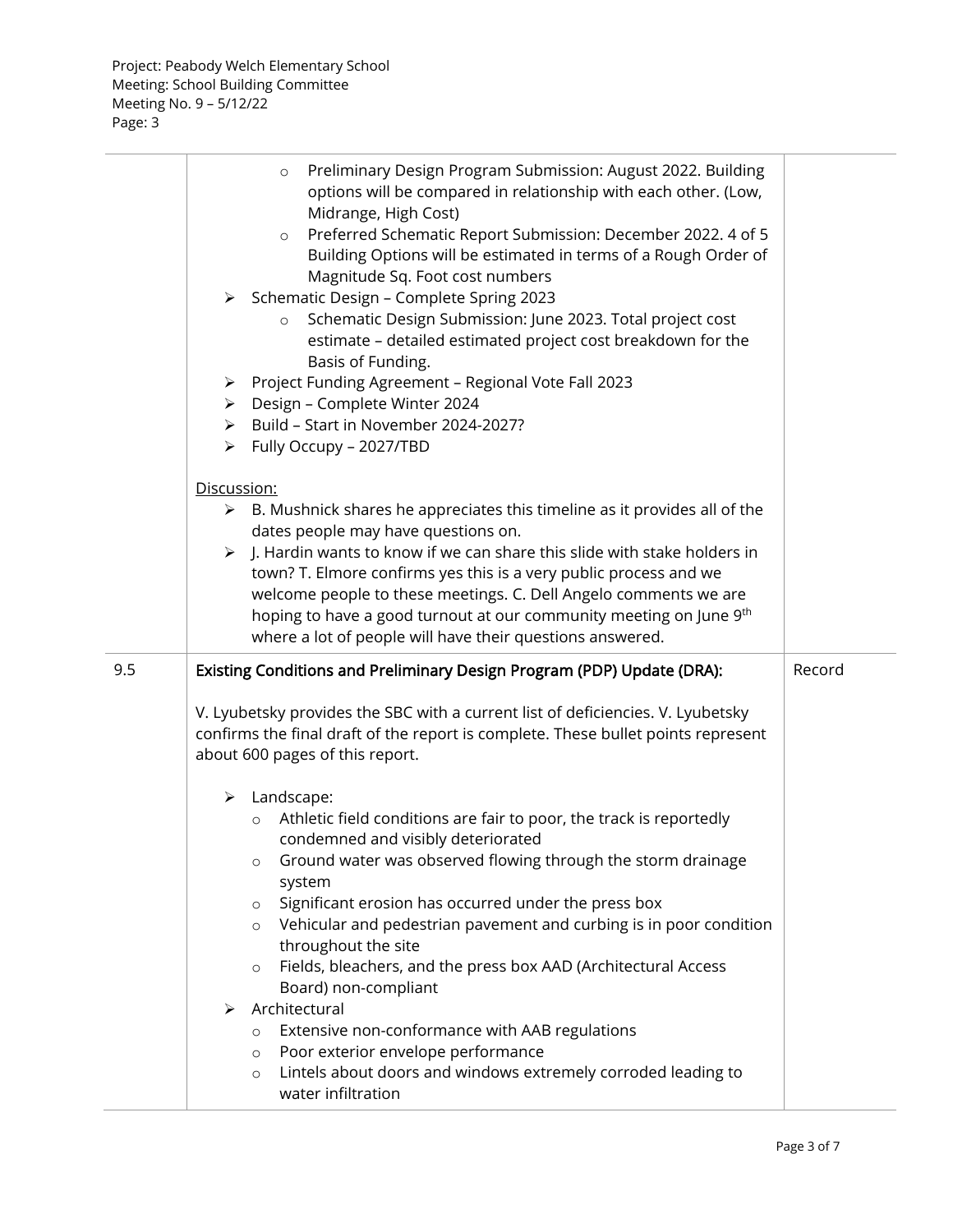|   | $\circ$            | Exterior doors poorly sealed against weather due to corrosion                                     |  |
|---|--------------------|---------------------------------------------------------------------------------------------------|--|
|   | $\circ$<br>missing | Glazing materials at storefronts brittle cracking, in many cases                                  |  |
|   | $\circ$            | Glazing film at all instances hazy, cracking and peeling                                          |  |
|   | $\circ$            | Interior fire-rated doors appear to contain asbestos cores                                        |  |
|   | $\circ$            | Prior reports indicate that vinyl tile floors may contain asbestos                                |  |
|   | $\circ$            | All ACT ceilings are extensively damaged; cracked, stained, missing,                              |  |
|   |                    | mismatched, or not seated in grid; some grids damaged                                             |  |
|   | $\circ$            | Above grade portion of largely below grade corridor near loading                                  |  |
|   |                    | dock extensively damaged                                                                          |  |
| ➤ | <b>FFE</b>         |                                                                                                   |  |
|   | $\circ$            | Servery layout interferes with functional requirements                                            |  |
|   | $\circ$            | Servery equipment needs to be entirely replaced                                                   |  |
|   | $\circ$            | Kitchen cannot be secured                                                                         |  |
| ➤ | Fire Protection    |                                                                                                   |  |
|   | $\circ$            | The building is not sprinklered and does not conform to current                                   |  |
|   |                    | code and regulatory requirements.                                                                 |  |
|   | $\circ$            | The existing domestic water system is equipped with a pressure                                    |  |
|   |                    | booster, which indicates that a fire pump could be required.                                      |  |
| ➤ | Plumbing           |                                                                                                   |  |
|   | $\circ$            | Cast iron storm drainage, sanitary drain, waste, and vent piping is is                            |  |
|   |                    | "Tru-Spun" an inferior product which has a history of premature                                   |  |
|   |                    | failure, extensive investigation should be conducted prior to reuse                               |  |
|   | $\circ$            | We suspect that the hot water recirculation piping is not installed in                            |  |
|   |                    | accordance with the current energy efficiency code requirements<br>and would have to be modified. |  |
|   |                    | Some plumbing vents are too close to fresh air intakes and should                                 |  |
|   | $\circ$            | be relocated.                                                                                     |  |
| ⋗ | Mechanical         |                                                                                                   |  |
|   | $\circ$            | some examples of roof mounted equipment that have clearly                                         |  |
|   |                    | outlived their service life and have deteriorated beyond repair due                               |  |
|   |                    | to prolonged exposure                                                                             |  |
|   | O                  | HVAC equipment serving the shop areas has outlived its useful                                     |  |
|   | service life.      |                                                                                                   |  |
|   | $\circ$            | The Shop dust collectors require explosion isolation dampers and                                  |  |
|   |                    | spark detection and arresting equipment                                                           |  |
| ⋗ | Electrical         |                                                                                                   |  |
|   | $\circ$            | Normal power system in poor condition                                                             |  |
|   | $\circ$            | Emergency power system in poor condition                                                          |  |
|   | $\circ$            | Emergency panelboards not protected in two hour rated enclosures                                  |  |
|   | $\circ$            | Panelboards, in some areas, code required working clearance                                       |  |
|   | $\circ$            | The fire alarm system in fair condition and does not meet current                                 |  |
|   |                    | regulatory requirements                                                                           |  |
|   | $\circ$            | Most classrooms do not have fire alarm notification appliances                                    |  |

o Exterior lighting levels likely do not meet applicable standards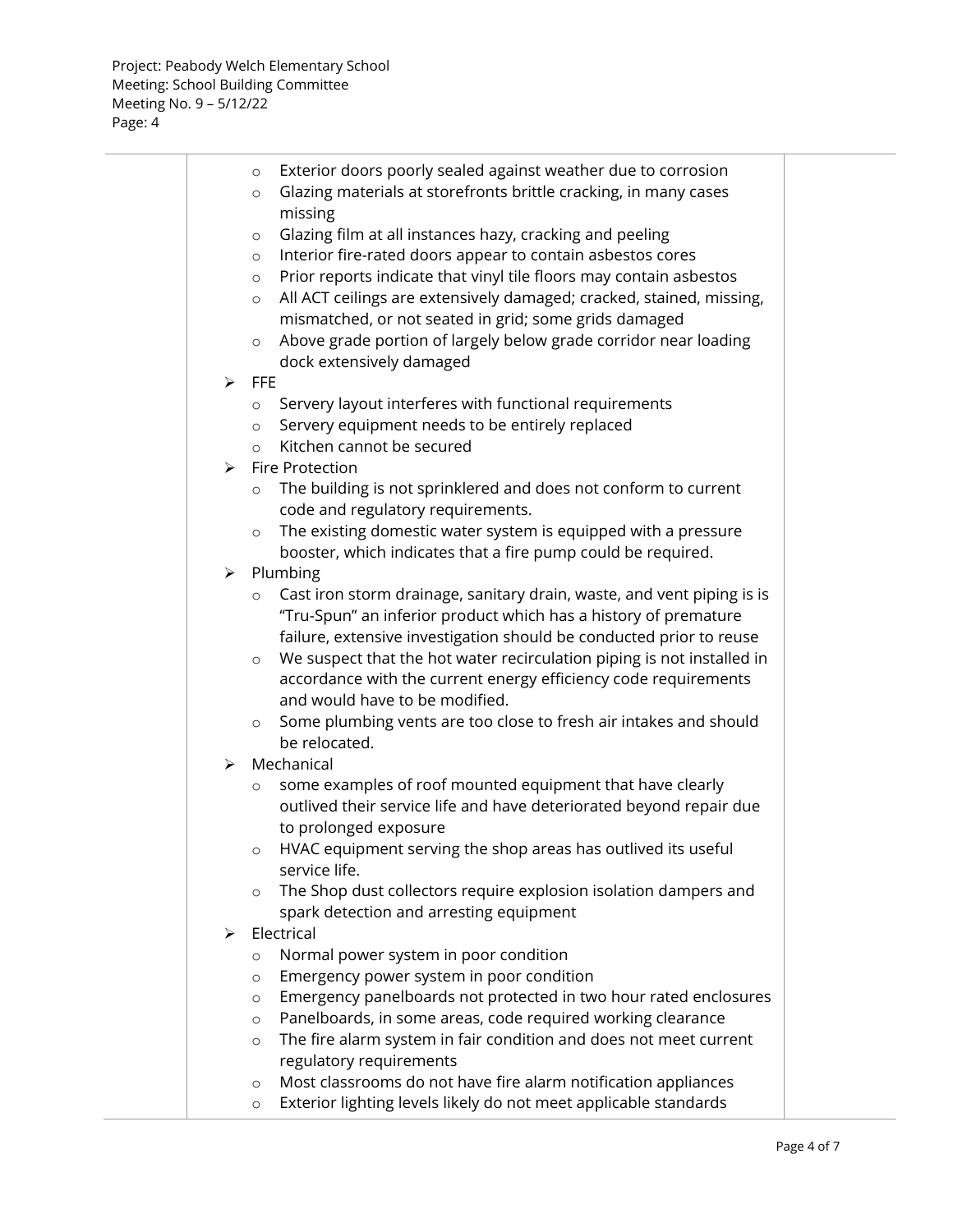|     | Lack of automatic daylight harvesting per the International Energy<br>$\circ$<br><b>Conservation Code</b><br>Receptacles in fair condition and do not meet current regulatory<br>$\circ$<br>requirements<br>$\mathsf{I}$<br>$\blacktriangleright$<br>Provide an electronic security system integrated with the intrusion<br>$\circ$<br>detection, access control, and CCTV systems<br>Provide a secure entrance vestibule with two sets of secure doors<br>$\circ$<br>CCTV cameras should be provided<br>$\circ$<br>Provide environmentally controlled MDF rooms<br>$\circ$<br>Replace shop PA system<br>$\circ$<br>Discussion:    |        |
|-----|------------------------------------------------------------------------------------------------------------------------------------------------------------------------------------------------------------------------------------------------------------------------------------------------------------------------------------------------------------------------------------------------------------------------------------------------------------------------------------------------------------------------------------------------------------------------------------------------------------------------------------|--------|
|     | > None.                                                                                                                                                                                                                                                                                                                                                                                                                                                                                                                                                                                                                            |        |
| 9.6 | Existing Conditions and Base Repair Estimate Update (DRA):                                                                                                                                                                                                                                                                                                                                                                                                                                                                                                                                                                         | Record |
|     | V. Lyubetsky shares one of the requirements is for us to prepare a base repair<br>option with a cost associated with it. Basically, that means we need to figure out<br>what this building needs over the next 5 to 10 years to operate. Also, you don<br>not plan on moving walls to meet any educational needs. It would address the<br>facilities needs and deficiencies. We are currently working on this base repair<br>cost option, and we will share it with the group once it is finalized.                                                                                                                                |        |
|     | Discussion:<br>$\triangleright$ None.                                                                                                                                                                                                                                                                                                                                                                                                                                                                                                                                                                                              |        |
| 9.7 | Educational Programing Meeting with Departments Progress Update (DRA):<br>$\triangleright$ C. Franceschi shares we have been talking with teachers in every dept<br>and career tech program to get their input. They are about 30 minutes<br>sessions. This is just the first time we will be speak with them<br>throughout the process. The teachers have been providing valuable<br>input and it all factors into our educational programming of space<br>needs as well as thinking about preliminary options.<br>▶ V. Lyubetsky comments we have had 26 meetings; 2 additional<br>meetings are scheduled and 4 are outstanding. | Record |
|     | Discussion:<br>None<br>≻                                                                                                                                                                                                                                                                                                                                                                                                                                                                                                                                                                                                           |        |
| 9.8 | <b>Existing Site Option Overview (DRA):</b>                                                                                                                                                                                                                                                                                                                                                                                                                                                                                                                                                                                        | Record |
|     | DRA shares potential building zones and potential addition zones.                                                                                                                                                                                                                                                                                                                                                                                                                                                                                                                                                                  |        |
|     | C. Franceschi shares these are the types of diagrams we will be<br>➤<br>producing. We understand there are preconceptions about this being a                                                                                                                                                                                                                                                                                                                                                                                                                                                                                       |        |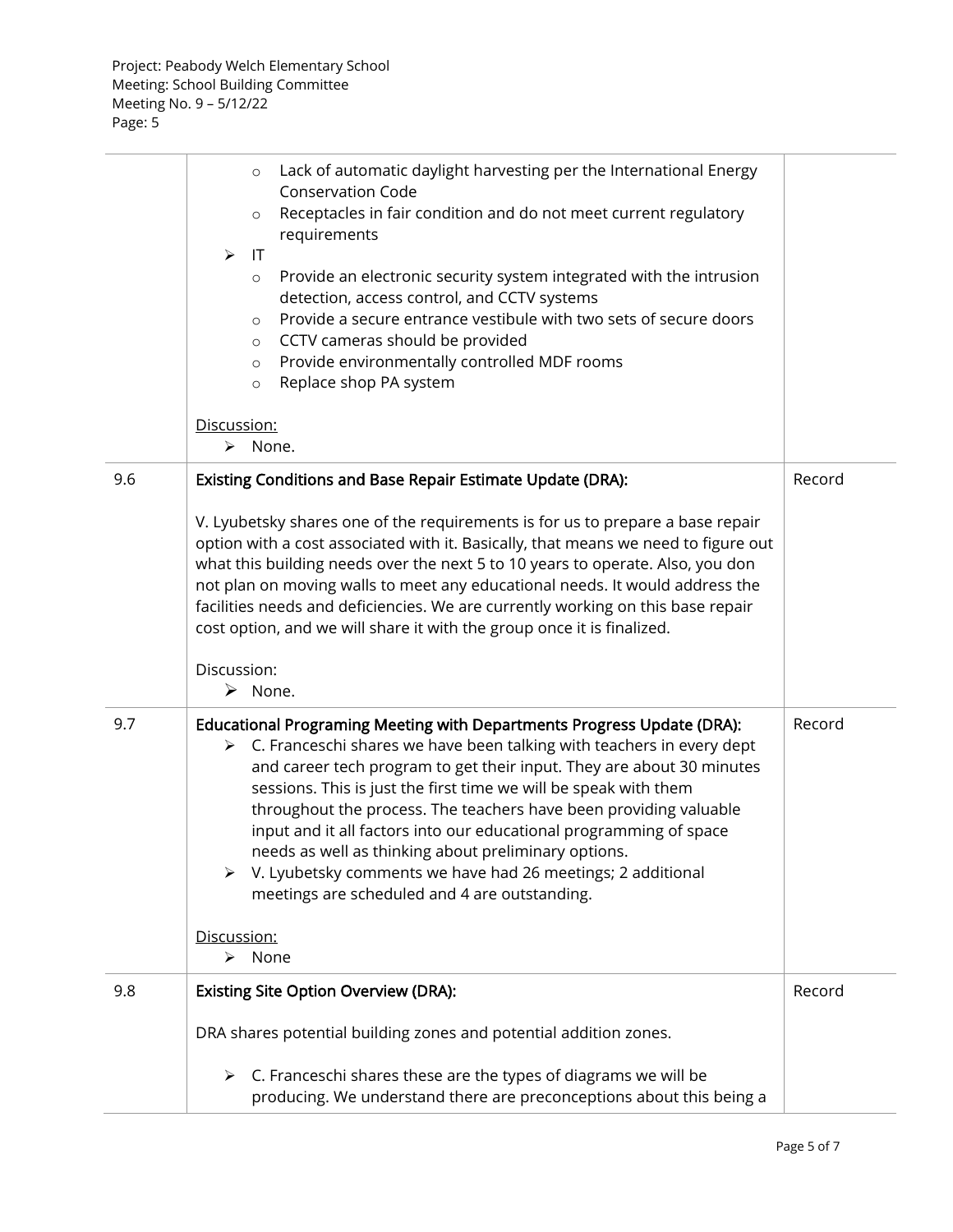Project: Peabody Welch Elementary School Meeting: School Building Committee Meeting No. 9 – 5/12/22 Page: 6

|      | renovation or maybe a renovation/addition, but we need to be<br>thorough and follow the MSBA process and look at all options.<br>$\triangleright$ We have identified 5 building zones that we might consider for a new<br>building. They are all independent of the existing school with the idea<br>that you develop a new school while the existing school stays in<br>operation. Then, eventually you would tear down the existing and<br>convert it to parking or more athletic fields. As of right now, we have<br>made no judgements about these areas as they are all very challenging<br>in their own rights.<br>$\triangleright$ We have also identified where we think this building can be expanded.<br>As of right now we do not know how much space is needed. We know<br>some space is needed but not an overwhelming amount. We still need<br>to confirm the number of classrooms and how large the shops are in<br>proportion to the enrollments and that is what we are working on now. |        |
|------|----------------------------------------------------------------------------------------------------------------------------------------------------------------------------------------------------------------------------------------------------------------------------------------------------------------------------------------------------------------------------------------------------------------------------------------------------------------------------------------------------------------------------------------------------------------------------------------------------------------------------------------------------------------------------------------------------------------------------------------------------------------------------------------------------------------------------------------------------------------------------------------------------------------------------------------------------------------------------------------------------------|--------|
|      | Discussion:<br>> None.                                                                                                                                                                                                                                                                                                                                                                                                                                                                                                                                                                                                                                                                                                                                                                                                                                                                                                                                                                                   |        |
| 9.10 | Overview of the Public Presentation on June 9th, 2022, at 6 PM (TEAM):                                                                                                                                                                                                                                                                                                                                                                                                                                                                                                                                                                                                                                                                                                                                                                                                                                                                                                                                   | Record |
|      | C. Dell Angelo shares the draft presentation for the first community meeting on<br>June 9 <sup>th</sup> at 6:00 PM.<br>(Presentation attached)                                                                                                                                                                                                                                                                                                                                                                                                                                                                                                                                                                                                                                                                                                                                                                                                                                                           |        |
|      | Discussion:<br>$\triangleright$ B. Mushnick comments the presentation looks very good. J. Hardin<br>agrees but wants to make sure we do not make the meeting too long.<br>$\triangleright$ T. Elmore asks is there a list of middle school parents that we could<br>send this to as well? K. Maguire responds we do have a list of 7 <sup>th</sup> and 8 <sup>th</sup><br>graders and will soon have the 6 <sup>th</sup> graders list as well.<br>$\triangleright$ C. Dell Angelo asks that all comments be sent to her.                                                                                                                                                                                                                                                                                                                                                                                                                                                                                 |        |
| 9.12 | Other Topics not Reasonably Anticipated 48 hours prior to the Meeting:<br>$\triangleright$ None.                                                                                                                                                                                                                                                                                                                                                                                                                                                                                                                                                                                                                                                                                                                                                                                                                                                                                                         | Record |
| 9.13 | <b>Public Comments:</b><br>None.<br>≻                                                                                                                                                                                                                                                                                                                                                                                                                                                                                                                                                                                                                                                                                                                                                                                                                                                                                                                                                                    | Record |
| 9.14 | <b>Next Meetings:</b><br>SBC Meeting No. 9 - June 9th at 4:00 PM at Tri-County<br>$\blacktriangleright$                                                                                                                                                                                                                                                                                                                                                                                                                                                                                                                                                                                                                                                                                                                                                                                                                                                                                                  | Record |
| 9.15 | Adjourn: 4:39 pm A motion was made by M. Procaccini and seconded by J.<br>Dowse to adjourn the meeting. Discussion: None.                                                                                                                                                                                                                                                                                                                                                                                                                                                                                                                                                                                                                                                                                                                                                                                                                                                                                | Record |